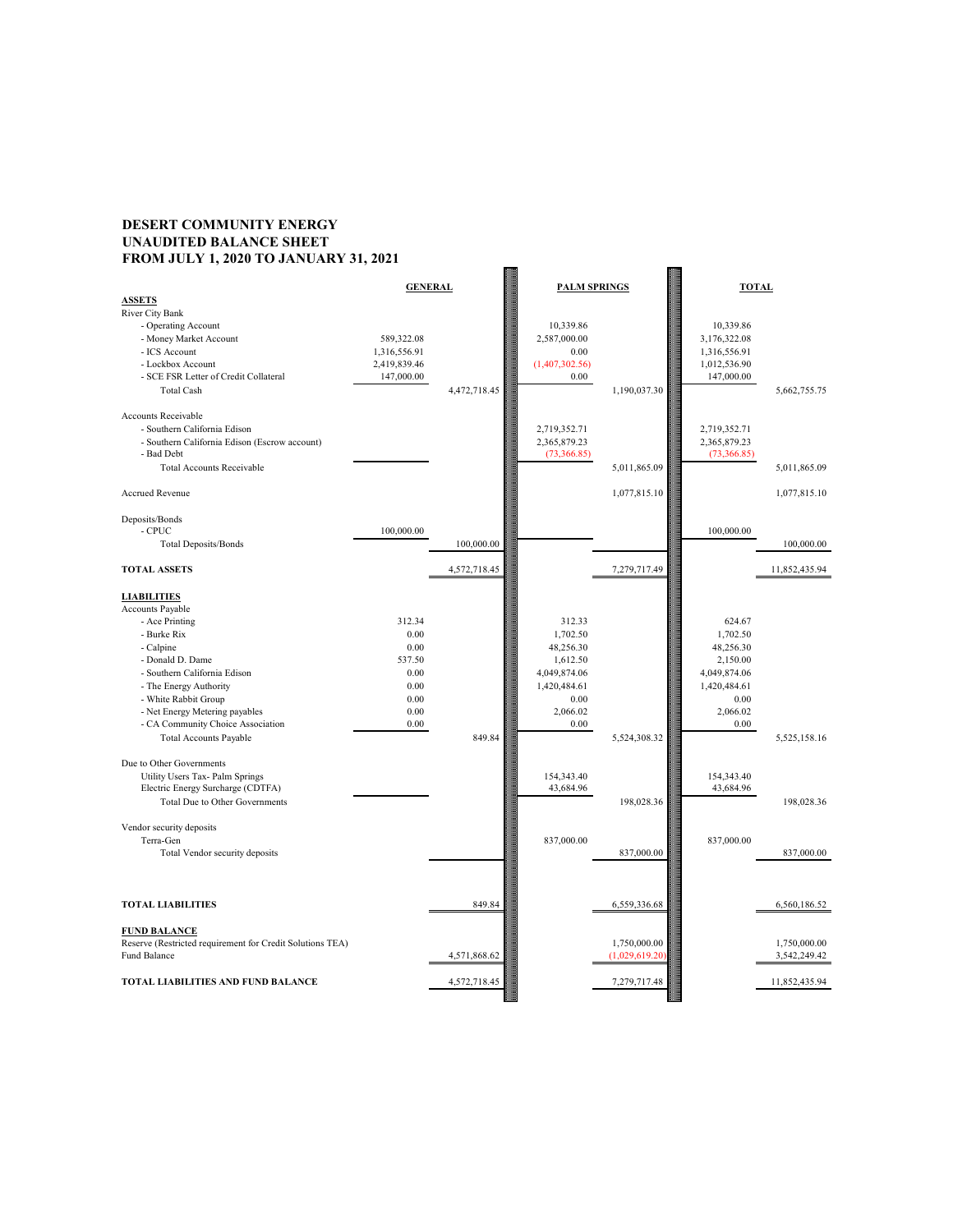# **DESERT COMMUNITY ENERGY UNAUDITED STATEMENT OF REVENUES, EXPENDITURES, AND CHANGES IN FUND BALANCES FROM JULY 1, 2020 TO JANUARY 31, 2021**

| <b>GENERAL</b><br><b>PALM SPRINGS</b><br><b>TOTAL</b><br><b>REVENUES</b><br>Electricity Sales <sup>(1)</sup><br>0.00<br>23,529,628.69<br>23,529,628.69<br><b>Bad Debt</b><br>0.00<br>(56,851.36)<br>(56,851.36)<br>Other Revenue<br>0.00<br>476,448.82<br>476,448.82<br><b>Investment Income</b><br>11,053.75<br>0.00<br>11,053.75<br>11,053.75<br>23,949,226.15<br>23,960,279.90<br><b>TOTAL REVENUES</b><br><b>EXPENDITURES</b><br>Cost of Electricity<br><b>Electricity Purchase</b><br>0.00<br>12,215,909.20<br>12,215,909.20<br>0.00<br>Resource Adequacy<br>4,461,417.20<br>4,461,417.20<br>Low Carbon Settlement<br>0.00<br>560,250.00<br>560,250.00<br>0.00<br>Renewable Energy Credit Settlement<br>1,799,500.00<br>1,799,500.00<br>Market Charges<br>0.00<br>5,554,565.75<br>5,554,565.75<br>0.00<br>Total Cost of Electricity<br>24,591,642.15<br>24,591,642.15<br>869.50<br>869.50<br>1,738.99<br>Accounting / Bank Services<br>Professional Services<br>233.13<br>233.13<br>466.25<br>- Arthur J Gallaguer Insurance & co<br>- LSL, CPAs<br>1,687.50<br>5,062.50<br>6,750.00<br>- Lift to Rise<br>0.00<br>0.00<br>0.00<br>- Southern California Edison<br>0.00<br>32,337.92<br>32,337.92<br>1,920.63<br>37,633.55<br>39,554.17<br><b>Total Professional Services</b><br>Insurance<br>- Directors & Officers<br>3,000.00<br>3,000.00<br>6,000.00<br>- General Liability<br>250.00<br>250.00<br>500.00<br><b>Total Insurance</b><br>3,250.00<br>3,250.00<br>6,500.00<br>Consultants<br>- Donald D. Dame<br>4,003.56<br>12,010.69<br>16,014.25<br>- Calpine Energy Solutions<br>0.00<br>353,813.80<br>353,813.80<br>$0.00\,$<br>0.00<br>0.00<br>- CVAG<br>0.00<br>- The Energy Authority<br>660,357.61<br>660,357.61<br>- White Rabbit Group<br>950.00<br>950.00<br>1,900.00<br>4,953.56<br><b>Total Consultants</b><br>1,027,132.10<br>1,032,085.66<br>Outreach<br>- Burke Rix Communications<br>0.00<br>16,484.89<br>16,484.89<br>0.00<br><b>Total Outreach</b><br>16,484.89<br>16,484.89<br>Postage<br>- Ace Printing<br>896.22<br>896.22<br>1,792.44<br>896.22<br>896.22<br>1,792.44<br><b>Total Printing</b><br>Printing<br>- Ace Printing<br>1,212.87<br>1,212.87<br>2,425.74<br><b>Total Printing</b><br>1,212.87<br>1,212.87<br>2,425.74<br>Registrations/Memberships<br>- CA Community Choice Association<br>57,827.00<br>14,456.75<br>43,370.25<br>14,456.75<br><b>Total Registration/Memberships</b><br>43,370.25<br>57,827.00<br><b>Interest Expense</b><br>0.00<br>3,094.58<br>3,094.58<br>27,559.52<br>25,725,586.10<br>25, 753, 145. 62<br><b>TOTAL EXPENDITURES</b><br>(16,505.77)<br>(1,776,359.95)<br>Excess of Revenues over Expenditures<br>(1,792,865.72)<br>4,588,374.39<br>7,085,115.14<br>Fund Balance - Beginning of the Year<br>2,496,740.75<br>Fund Balance - End of the Year<br>4,571,868.62<br>720,380.80<br>5,292,249.42 |  |  |  |  |
|------------------------------------------------------------------------------------------------------------------------------------------------------------------------------------------------------------------------------------------------------------------------------------------------------------------------------------------------------------------------------------------------------------------------------------------------------------------------------------------------------------------------------------------------------------------------------------------------------------------------------------------------------------------------------------------------------------------------------------------------------------------------------------------------------------------------------------------------------------------------------------------------------------------------------------------------------------------------------------------------------------------------------------------------------------------------------------------------------------------------------------------------------------------------------------------------------------------------------------------------------------------------------------------------------------------------------------------------------------------------------------------------------------------------------------------------------------------------------------------------------------------------------------------------------------------------------------------------------------------------------------------------------------------------------------------------------------------------------------------------------------------------------------------------------------------------------------------------------------------------------------------------------------------------------------------------------------------------------------------------------------------------------------------------------------------------------------------------------------------------------------------------------------------------------------------------------------------------------------------------------------------------------------------------------------------------------------------------------------------------------------------------------------------------------------------------------------------------------------------------------------------------------------------------------------------------------------------------------------------------------------------------------------------------------------------------------------------------------------------------------------------------------------------------------------------------------------------------------------------|--|--|--|--|
|                                                                                                                                                                                                                                                                                                                                                                                                                                                                                                                                                                                                                                                                                                                                                                                                                                                                                                                                                                                                                                                                                                                                                                                                                                                                                                                                                                                                                                                                                                                                                                                                                                                                                                                                                                                                                                                                                                                                                                                                                                                                                                                                                                                                                                                                                                                                                                                                                                                                                                                                                                                                                                                                                                                                                                                                                                                                  |  |  |  |  |
|                                                                                                                                                                                                                                                                                                                                                                                                                                                                                                                                                                                                                                                                                                                                                                                                                                                                                                                                                                                                                                                                                                                                                                                                                                                                                                                                                                                                                                                                                                                                                                                                                                                                                                                                                                                                                                                                                                                                                                                                                                                                                                                                                                                                                                                                                                                                                                                                                                                                                                                                                                                                                                                                                                                                                                                                                                                                  |  |  |  |  |
|                                                                                                                                                                                                                                                                                                                                                                                                                                                                                                                                                                                                                                                                                                                                                                                                                                                                                                                                                                                                                                                                                                                                                                                                                                                                                                                                                                                                                                                                                                                                                                                                                                                                                                                                                                                                                                                                                                                                                                                                                                                                                                                                                                                                                                                                                                                                                                                                                                                                                                                                                                                                                                                                                                                                                                                                                                                                  |  |  |  |  |
|                                                                                                                                                                                                                                                                                                                                                                                                                                                                                                                                                                                                                                                                                                                                                                                                                                                                                                                                                                                                                                                                                                                                                                                                                                                                                                                                                                                                                                                                                                                                                                                                                                                                                                                                                                                                                                                                                                                                                                                                                                                                                                                                                                                                                                                                                                                                                                                                                                                                                                                                                                                                                                                                                                                                                                                                                                                                  |  |  |  |  |
|                                                                                                                                                                                                                                                                                                                                                                                                                                                                                                                                                                                                                                                                                                                                                                                                                                                                                                                                                                                                                                                                                                                                                                                                                                                                                                                                                                                                                                                                                                                                                                                                                                                                                                                                                                                                                                                                                                                                                                                                                                                                                                                                                                                                                                                                                                                                                                                                                                                                                                                                                                                                                                                                                                                                                                                                                                                                  |  |  |  |  |
|                                                                                                                                                                                                                                                                                                                                                                                                                                                                                                                                                                                                                                                                                                                                                                                                                                                                                                                                                                                                                                                                                                                                                                                                                                                                                                                                                                                                                                                                                                                                                                                                                                                                                                                                                                                                                                                                                                                                                                                                                                                                                                                                                                                                                                                                                                                                                                                                                                                                                                                                                                                                                                                                                                                                                                                                                                                                  |  |  |  |  |
|                                                                                                                                                                                                                                                                                                                                                                                                                                                                                                                                                                                                                                                                                                                                                                                                                                                                                                                                                                                                                                                                                                                                                                                                                                                                                                                                                                                                                                                                                                                                                                                                                                                                                                                                                                                                                                                                                                                                                                                                                                                                                                                                                                                                                                                                                                                                                                                                                                                                                                                                                                                                                                                                                                                                                                                                                                                                  |  |  |  |  |
|                                                                                                                                                                                                                                                                                                                                                                                                                                                                                                                                                                                                                                                                                                                                                                                                                                                                                                                                                                                                                                                                                                                                                                                                                                                                                                                                                                                                                                                                                                                                                                                                                                                                                                                                                                                                                                                                                                                                                                                                                                                                                                                                                                                                                                                                                                                                                                                                                                                                                                                                                                                                                                                                                                                                                                                                                                                                  |  |  |  |  |
|                                                                                                                                                                                                                                                                                                                                                                                                                                                                                                                                                                                                                                                                                                                                                                                                                                                                                                                                                                                                                                                                                                                                                                                                                                                                                                                                                                                                                                                                                                                                                                                                                                                                                                                                                                                                                                                                                                                                                                                                                                                                                                                                                                                                                                                                                                                                                                                                                                                                                                                                                                                                                                                                                                                                                                                                                                                                  |  |  |  |  |
|                                                                                                                                                                                                                                                                                                                                                                                                                                                                                                                                                                                                                                                                                                                                                                                                                                                                                                                                                                                                                                                                                                                                                                                                                                                                                                                                                                                                                                                                                                                                                                                                                                                                                                                                                                                                                                                                                                                                                                                                                                                                                                                                                                                                                                                                                                                                                                                                                                                                                                                                                                                                                                                                                                                                                                                                                                                                  |  |  |  |  |
|                                                                                                                                                                                                                                                                                                                                                                                                                                                                                                                                                                                                                                                                                                                                                                                                                                                                                                                                                                                                                                                                                                                                                                                                                                                                                                                                                                                                                                                                                                                                                                                                                                                                                                                                                                                                                                                                                                                                                                                                                                                                                                                                                                                                                                                                                                                                                                                                                                                                                                                                                                                                                                                                                                                                                                                                                                                                  |  |  |  |  |
|                                                                                                                                                                                                                                                                                                                                                                                                                                                                                                                                                                                                                                                                                                                                                                                                                                                                                                                                                                                                                                                                                                                                                                                                                                                                                                                                                                                                                                                                                                                                                                                                                                                                                                                                                                                                                                                                                                                                                                                                                                                                                                                                                                                                                                                                                                                                                                                                                                                                                                                                                                                                                                                                                                                                                                                                                                                                  |  |  |  |  |
|                                                                                                                                                                                                                                                                                                                                                                                                                                                                                                                                                                                                                                                                                                                                                                                                                                                                                                                                                                                                                                                                                                                                                                                                                                                                                                                                                                                                                                                                                                                                                                                                                                                                                                                                                                                                                                                                                                                                                                                                                                                                                                                                                                                                                                                                                                                                                                                                                                                                                                                                                                                                                                                                                                                                                                                                                                                                  |  |  |  |  |
|                                                                                                                                                                                                                                                                                                                                                                                                                                                                                                                                                                                                                                                                                                                                                                                                                                                                                                                                                                                                                                                                                                                                                                                                                                                                                                                                                                                                                                                                                                                                                                                                                                                                                                                                                                                                                                                                                                                                                                                                                                                                                                                                                                                                                                                                                                                                                                                                                                                                                                                                                                                                                                                                                                                                                                                                                                                                  |  |  |  |  |
|                                                                                                                                                                                                                                                                                                                                                                                                                                                                                                                                                                                                                                                                                                                                                                                                                                                                                                                                                                                                                                                                                                                                                                                                                                                                                                                                                                                                                                                                                                                                                                                                                                                                                                                                                                                                                                                                                                                                                                                                                                                                                                                                                                                                                                                                                                                                                                                                                                                                                                                                                                                                                                                                                                                                                                                                                                                                  |  |  |  |  |
|                                                                                                                                                                                                                                                                                                                                                                                                                                                                                                                                                                                                                                                                                                                                                                                                                                                                                                                                                                                                                                                                                                                                                                                                                                                                                                                                                                                                                                                                                                                                                                                                                                                                                                                                                                                                                                                                                                                                                                                                                                                                                                                                                                                                                                                                                                                                                                                                                                                                                                                                                                                                                                                                                                                                                                                                                                                                  |  |  |  |  |
|                                                                                                                                                                                                                                                                                                                                                                                                                                                                                                                                                                                                                                                                                                                                                                                                                                                                                                                                                                                                                                                                                                                                                                                                                                                                                                                                                                                                                                                                                                                                                                                                                                                                                                                                                                                                                                                                                                                                                                                                                                                                                                                                                                                                                                                                                                                                                                                                                                                                                                                                                                                                                                                                                                                                                                                                                                                                  |  |  |  |  |
|                                                                                                                                                                                                                                                                                                                                                                                                                                                                                                                                                                                                                                                                                                                                                                                                                                                                                                                                                                                                                                                                                                                                                                                                                                                                                                                                                                                                                                                                                                                                                                                                                                                                                                                                                                                                                                                                                                                                                                                                                                                                                                                                                                                                                                                                                                                                                                                                                                                                                                                                                                                                                                                                                                                                                                                                                                                                  |  |  |  |  |
|                                                                                                                                                                                                                                                                                                                                                                                                                                                                                                                                                                                                                                                                                                                                                                                                                                                                                                                                                                                                                                                                                                                                                                                                                                                                                                                                                                                                                                                                                                                                                                                                                                                                                                                                                                                                                                                                                                                                                                                                                                                                                                                                                                                                                                                                                                                                                                                                                                                                                                                                                                                                                                                                                                                                                                                                                                                                  |  |  |  |  |
|                                                                                                                                                                                                                                                                                                                                                                                                                                                                                                                                                                                                                                                                                                                                                                                                                                                                                                                                                                                                                                                                                                                                                                                                                                                                                                                                                                                                                                                                                                                                                                                                                                                                                                                                                                                                                                                                                                                                                                                                                                                                                                                                                                                                                                                                                                                                                                                                                                                                                                                                                                                                                                                                                                                                                                                                                                                                  |  |  |  |  |
|                                                                                                                                                                                                                                                                                                                                                                                                                                                                                                                                                                                                                                                                                                                                                                                                                                                                                                                                                                                                                                                                                                                                                                                                                                                                                                                                                                                                                                                                                                                                                                                                                                                                                                                                                                                                                                                                                                                                                                                                                                                                                                                                                                                                                                                                                                                                                                                                                                                                                                                                                                                                                                                                                                                                                                                                                                                                  |  |  |  |  |
|                                                                                                                                                                                                                                                                                                                                                                                                                                                                                                                                                                                                                                                                                                                                                                                                                                                                                                                                                                                                                                                                                                                                                                                                                                                                                                                                                                                                                                                                                                                                                                                                                                                                                                                                                                                                                                                                                                                                                                                                                                                                                                                                                                                                                                                                                                                                                                                                                                                                                                                                                                                                                                                                                                                                                                                                                                                                  |  |  |  |  |
|                                                                                                                                                                                                                                                                                                                                                                                                                                                                                                                                                                                                                                                                                                                                                                                                                                                                                                                                                                                                                                                                                                                                                                                                                                                                                                                                                                                                                                                                                                                                                                                                                                                                                                                                                                                                                                                                                                                                                                                                                                                                                                                                                                                                                                                                                                                                                                                                                                                                                                                                                                                                                                                                                                                                                                                                                                                                  |  |  |  |  |
|                                                                                                                                                                                                                                                                                                                                                                                                                                                                                                                                                                                                                                                                                                                                                                                                                                                                                                                                                                                                                                                                                                                                                                                                                                                                                                                                                                                                                                                                                                                                                                                                                                                                                                                                                                                                                                                                                                                                                                                                                                                                                                                                                                                                                                                                                                                                                                                                                                                                                                                                                                                                                                                                                                                                                                                                                                                                  |  |  |  |  |
|                                                                                                                                                                                                                                                                                                                                                                                                                                                                                                                                                                                                                                                                                                                                                                                                                                                                                                                                                                                                                                                                                                                                                                                                                                                                                                                                                                                                                                                                                                                                                                                                                                                                                                                                                                                                                                                                                                                                                                                                                                                                                                                                                                                                                                                                                                                                                                                                                                                                                                                                                                                                                                                                                                                                                                                                                                                                  |  |  |  |  |
|                                                                                                                                                                                                                                                                                                                                                                                                                                                                                                                                                                                                                                                                                                                                                                                                                                                                                                                                                                                                                                                                                                                                                                                                                                                                                                                                                                                                                                                                                                                                                                                                                                                                                                                                                                                                                                                                                                                                                                                                                                                                                                                                                                                                                                                                                                                                                                                                                                                                                                                                                                                                                                                                                                                                                                                                                                                                  |  |  |  |  |
|                                                                                                                                                                                                                                                                                                                                                                                                                                                                                                                                                                                                                                                                                                                                                                                                                                                                                                                                                                                                                                                                                                                                                                                                                                                                                                                                                                                                                                                                                                                                                                                                                                                                                                                                                                                                                                                                                                                                                                                                                                                                                                                                                                                                                                                                                                                                                                                                                                                                                                                                                                                                                                                                                                                                                                                                                                                                  |  |  |  |  |
|                                                                                                                                                                                                                                                                                                                                                                                                                                                                                                                                                                                                                                                                                                                                                                                                                                                                                                                                                                                                                                                                                                                                                                                                                                                                                                                                                                                                                                                                                                                                                                                                                                                                                                                                                                                                                                                                                                                                                                                                                                                                                                                                                                                                                                                                                                                                                                                                                                                                                                                                                                                                                                                                                                                                                                                                                                                                  |  |  |  |  |
|                                                                                                                                                                                                                                                                                                                                                                                                                                                                                                                                                                                                                                                                                                                                                                                                                                                                                                                                                                                                                                                                                                                                                                                                                                                                                                                                                                                                                                                                                                                                                                                                                                                                                                                                                                                                                                                                                                                                                                                                                                                                                                                                                                                                                                                                                                                                                                                                                                                                                                                                                                                                                                                                                                                                                                                                                                                                  |  |  |  |  |
|                                                                                                                                                                                                                                                                                                                                                                                                                                                                                                                                                                                                                                                                                                                                                                                                                                                                                                                                                                                                                                                                                                                                                                                                                                                                                                                                                                                                                                                                                                                                                                                                                                                                                                                                                                                                                                                                                                                                                                                                                                                                                                                                                                                                                                                                                                                                                                                                                                                                                                                                                                                                                                                                                                                                                                                                                                                                  |  |  |  |  |
|                                                                                                                                                                                                                                                                                                                                                                                                                                                                                                                                                                                                                                                                                                                                                                                                                                                                                                                                                                                                                                                                                                                                                                                                                                                                                                                                                                                                                                                                                                                                                                                                                                                                                                                                                                                                                                                                                                                                                                                                                                                                                                                                                                                                                                                                                                                                                                                                                                                                                                                                                                                                                                                                                                                                                                                                                                                                  |  |  |  |  |
|                                                                                                                                                                                                                                                                                                                                                                                                                                                                                                                                                                                                                                                                                                                                                                                                                                                                                                                                                                                                                                                                                                                                                                                                                                                                                                                                                                                                                                                                                                                                                                                                                                                                                                                                                                                                                                                                                                                                                                                                                                                                                                                                                                                                                                                                                                                                                                                                                                                                                                                                                                                                                                                                                                                                                                                                                                                                  |  |  |  |  |
|                                                                                                                                                                                                                                                                                                                                                                                                                                                                                                                                                                                                                                                                                                                                                                                                                                                                                                                                                                                                                                                                                                                                                                                                                                                                                                                                                                                                                                                                                                                                                                                                                                                                                                                                                                                                                                                                                                                                                                                                                                                                                                                                                                                                                                                                                                                                                                                                                                                                                                                                                                                                                                                                                                                                                                                                                                                                  |  |  |  |  |
|                                                                                                                                                                                                                                                                                                                                                                                                                                                                                                                                                                                                                                                                                                                                                                                                                                                                                                                                                                                                                                                                                                                                                                                                                                                                                                                                                                                                                                                                                                                                                                                                                                                                                                                                                                                                                                                                                                                                                                                                                                                                                                                                                                                                                                                                                                                                                                                                                                                                                                                                                                                                                                                                                                                                                                                                                                                                  |  |  |  |  |
|                                                                                                                                                                                                                                                                                                                                                                                                                                                                                                                                                                                                                                                                                                                                                                                                                                                                                                                                                                                                                                                                                                                                                                                                                                                                                                                                                                                                                                                                                                                                                                                                                                                                                                                                                                                                                                                                                                                                                                                                                                                                                                                                                                                                                                                                                                                                                                                                                                                                                                                                                                                                                                                                                                                                                                                                                                                                  |  |  |  |  |
|                                                                                                                                                                                                                                                                                                                                                                                                                                                                                                                                                                                                                                                                                                                                                                                                                                                                                                                                                                                                                                                                                                                                                                                                                                                                                                                                                                                                                                                                                                                                                                                                                                                                                                                                                                                                                                                                                                                                                                                                                                                                                                                                                                                                                                                                                                                                                                                                                                                                                                                                                                                                                                                                                                                                                                                                                                                                  |  |  |  |  |
|                                                                                                                                                                                                                                                                                                                                                                                                                                                                                                                                                                                                                                                                                                                                                                                                                                                                                                                                                                                                                                                                                                                                                                                                                                                                                                                                                                                                                                                                                                                                                                                                                                                                                                                                                                                                                                                                                                                                                                                                                                                                                                                                                                                                                                                                                                                                                                                                                                                                                                                                                                                                                                                                                                                                                                                                                                                                  |  |  |  |  |
|                                                                                                                                                                                                                                                                                                                                                                                                                                                                                                                                                                                                                                                                                                                                                                                                                                                                                                                                                                                                                                                                                                                                                                                                                                                                                                                                                                                                                                                                                                                                                                                                                                                                                                                                                                                                                                                                                                                                                                                                                                                                                                                                                                                                                                                                                                                                                                                                                                                                                                                                                                                                                                                                                                                                                                                                                                                                  |  |  |  |  |
|                                                                                                                                                                                                                                                                                                                                                                                                                                                                                                                                                                                                                                                                                                                                                                                                                                                                                                                                                                                                                                                                                                                                                                                                                                                                                                                                                                                                                                                                                                                                                                                                                                                                                                                                                                                                                                                                                                                                                                                                                                                                                                                                                                                                                                                                                                                                                                                                                                                                                                                                                                                                                                                                                                                                                                                                                                                                  |  |  |  |  |
|                                                                                                                                                                                                                                                                                                                                                                                                                                                                                                                                                                                                                                                                                                                                                                                                                                                                                                                                                                                                                                                                                                                                                                                                                                                                                                                                                                                                                                                                                                                                                                                                                                                                                                                                                                                                                                                                                                                                                                                                                                                                                                                                                                                                                                                                                                                                                                                                                                                                                                                                                                                                                                                                                                                                                                                                                                                                  |  |  |  |  |
|                                                                                                                                                                                                                                                                                                                                                                                                                                                                                                                                                                                                                                                                                                                                                                                                                                                                                                                                                                                                                                                                                                                                                                                                                                                                                                                                                                                                                                                                                                                                                                                                                                                                                                                                                                                                                                                                                                                                                                                                                                                                                                                                                                                                                                                                                                                                                                                                                                                                                                                                                                                                                                                                                                                                                                                                                                                                  |  |  |  |  |
|                                                                                                                                                                                                                                                                                                                                                                                                                                                                                                                                                                                                                                                                                                                                                                                                                                                                                                                                                                                                                                                                                                                                                                                                                                                                                                                                                                                                                                                                                                                                                                                                                                                                                                                                                                                                                                                                                                                                                                                                                                                                                                                                                                                                                                                                                                                                                                                                                                                                                                                                                                                                                                                                                                                                                                                                                                                                  |  |  |  |  |
|                                                                                                                                                                                                                                                                                                                                                                                                                                                                                                                                                                                                                                                                                                                                                                                                                                                                                                                                                                                                                                                                                                                                                                                                                                                                                                                                                                                                                                                                                                                                                                                                                                                                                                                                                                                                                                                                                                                                                                                                                                                                                                                                                                                                                                                                                                                                                                                                                                                                                                                                                                                                                                                                                                                                                                                                                                                                  |  |  |  |  |
|                                                                                                                                                                                                                                                                                                                                                                                                                                                                                                                                                                                                                                                                                                                                                                                                                                                                                                                                                                                                                                                                                                                                                                                                                                                                                                                                                                                                                                                                                                                                                                                                                                                                                                                                                                                                                                                                                                                                                                                                                                                                                                                                                                                                                                                                                                                                                                                                                                                                                                                                                                                                                                                                                                                                                                                                                                                                  |  |  |  |  |
|                                                                                                                                                                                                                                                                                                                                                                                                                                                                                                                                                                                                                                                                                                                                                                                                                                                                                                                                                                                                                                                                                                                                                                                                                                                                                                                                                                                                                                                                                                                                                                                                                                                                                                                                                                                                                                                                                                                                                                                                                                                                                                                                                                                                                                                                                                                                                                                                                                                                                                                                                                                                                                                                                                                                                                                                                                                                  |  |  |  |  |
|                                                                                                                                                                                                                                                                                                                                                                                                                                                                                                                                                                                                                                                                                                                                                                                                                                                                                                                                                                                                                                                                                                                                                                                                                                                                                                                                                                                                                                                                                                                                                                                                                                                                                                                                                                                                                                                                                                                                                                                                                                                                                                                                                                                                                                                                                                                                                                                                                                                                                                                                                                                                                                                                                                                                                                                                                                                                  |  |  |  |  |
|                                                                                                                                                                                                                                                                                                                                                                                                                                                                                                                                                                                                                                                                                                                                                                                                                                                                                                                                                                                                                                                                                                                                                                                                                                                                                                                                                                                                                                                                                                                                                                                                                                                                                                                                                                                                                                                                                                                                                                                                                                                                                                                                                                                                                                                                                                                                                                                                                                                                                                                                                                                                                                                                                                                                                                                                                                                                  |  |  |  |  |
|                                                                                                                                                                                                                                                                                                                                                                                                                                                                                                                                                                                                                                                                                                                                                                                                                                                                                                                                                                                                                                                                                                                                                                                                                                                                                                                                                                                                                                                                                                                                                                                                                                                                                                                                                                                                                                                                                                                                                                                                                                                                                                                                                                                                                                                                                                                                                                                                                                                                                                                                                                                                                                                                                                                                                                                                                                                                  |  |  |  |  |
|                                                                                                                                                                                                                                                                                                                                                                                                                                                                                                                                                                                                                                                                                                                                                                                                                                                                                                                                                                                                                                                                                                                                                                                                                                                                                                                                                                                                                                                                                                                                                                                                                                                                                                                                                                                                                                                                                                                                                                                                                                                                                                                                                                                                                                                                                                                                                                                                                                                                                                                                                                                                                                                                                                                                                                                                                                                                  |  |  |  |  |
|                                                                                                                                                                                                                                                                                                                                                                                                                                                                                                                                                                                                                                                                                                                                                                                                                                                                                                                                                                                                                                                                                                                                                                                                                                                                                                                                                                                                                                                                                                                                                                                                                                                                                                                                                                                                                                                                                                                                                                                                                                                                                                                                                                                                                                                                                                                                                                                                                                                                                                                                                                                                                                                                                                                                                                                                                                                                  |  |  |  |  |
|                                                                                                                                                                                                                                                                                                                                                                                                                                                                                                                                                                                                                                                                                                                                                                                                                                                                                                                                                                                                                                                                                                                                                                                                                                                                                                                                                                                                                                                                                                                                                                                                                                                                                                                                                                                                                                                                                                                                                                                                                                                                                                                                                                                                                                                                                                                                                                                                                                                                                                                                                                                                                                                                                                                                                                                                                                                                  |  |  |  |  |

(1) Electricity sales revenue includes revenues actually billed to customers as well as estimated customer usage during the reporting period that is not yet billed